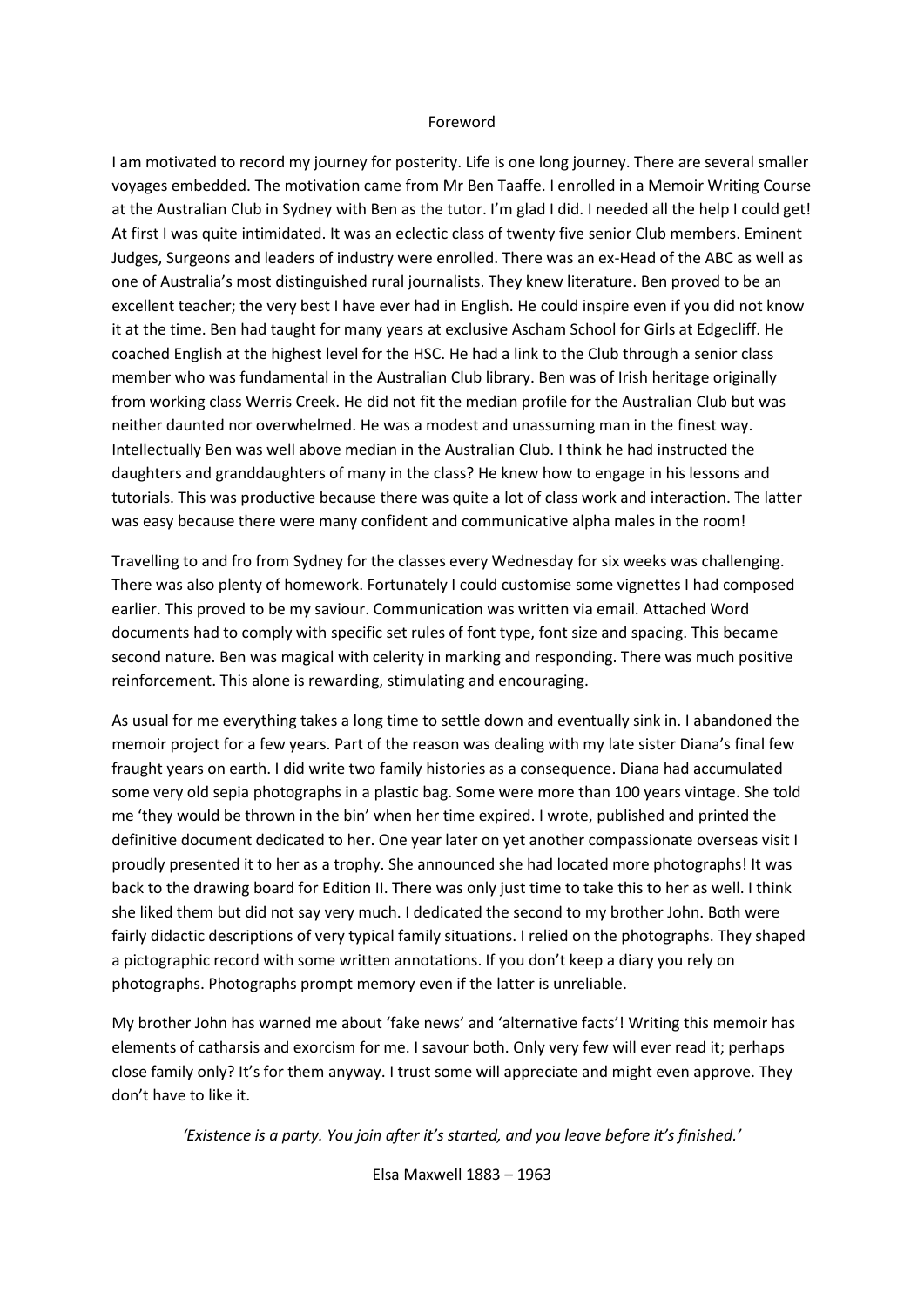



Like anyone you know?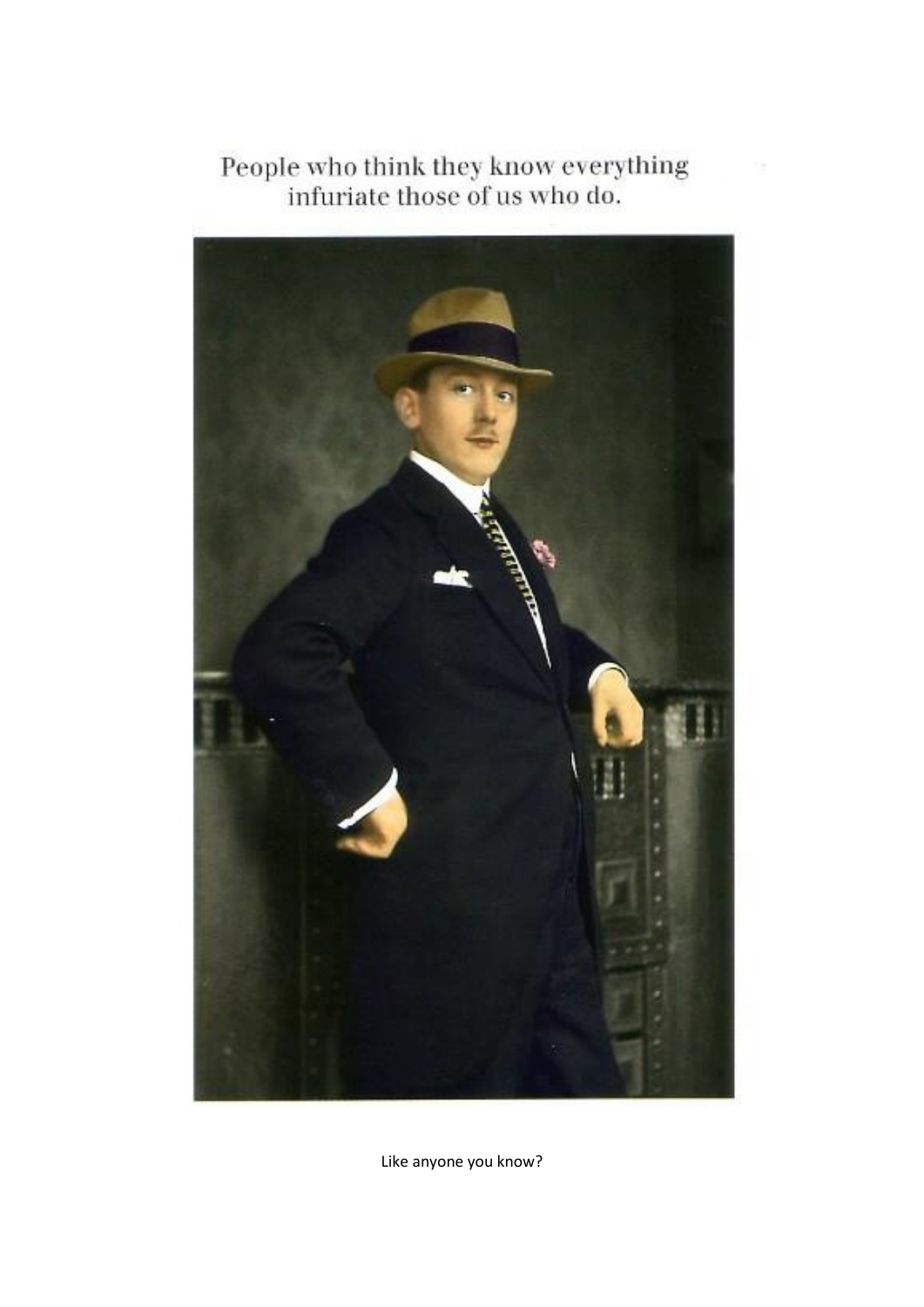## Correspondence

Writing Memoirs

Dear Mr Taaffe Mon 1/07/2013 1:47 PM

I am enrolled in your Writing Memoirs Course at the Australian Club beginning on Wednesday 17 July 2013.

As usual I had not read the instructions carefully about written submissions for W1 – Journal Writing! I have actually never kept a diary or journal in my life (other than for appointments etc.) I have however written a couple of books about my work and life. The two attached documents I submit in haste from one of my 'books' from a section called 'Unreliable Anecdotes' (with apologies to Clive James). These are in Font Time New Roman 14 but with 1.5 line space – my Windows version offered only 1.15 or 1.5? I opted for the latter? These are not recent memoirs as requested but 'historical'. My memory is unreliable but my records impeccable.

Please note I will be O/S and/or interstate from tomorrow (Tuesday 2 July 2013) until just before the course starts. I will check my Emails but may not be able to respond adequately?

I have read 'Michael Kirby, A Private Life' and George Orwell, 'Down and Out in Paris and London'. I will pick up on the others nearer the time as my memory is suspect – at best!

Kind regards

Bill

Dear Bill, Mon 1/07/2013 3:53 PM

'Horse Away' 'Hazardous Journeys'

Thank you indeed for sending me your two narratives. I did enjoy reading them. In my view, they are very well done but I've made some suggestions to help make the writing clearer than it is. I attach them here.

You read very much like Henry Lawson. Were your consciously imitating his style and his sense of characterization?

I look forward to meeting you in person when the course begins. Enjoy your time away.

Sincerely, Ben Taaffe

Good afternoon Ben! Fri 19/07/2013 5:10 PM

I valued the first lesson although I felt a bit 'intimidated'? I thought you might like some light reading over the week end? Just joking!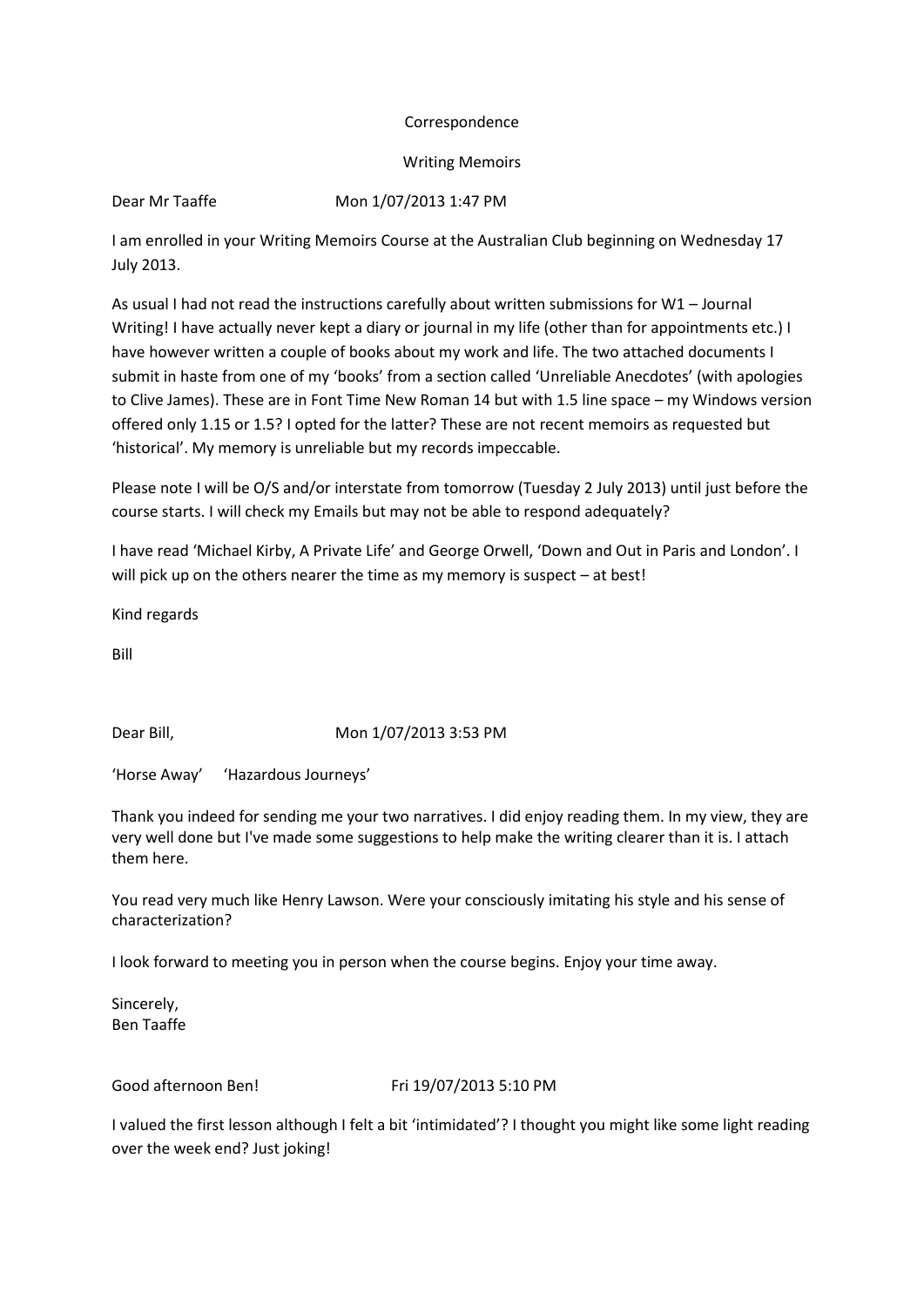Please see attached for your deliberation? I'm not sure if these are what you are asking? Historically I have been guilty of 'not answering the question'. I wrote two after our first lesson (Travels, Eulogy). The 'eulogy' one is a bit pre-emptive because that is the lesson plan for next Wednesday. It is even possible you attended Kylie Gray's memorial service in 1994? The 'Priorities' is one of the 'philosophical perspectives' I wrote when I was a Councillor with the Upper Hunter Shire Council.

I hope to see you next Wednesday.

Thanking you in anticipation.

Kind regards

Bill

## Dear Ben Fri 19/07/2013 7:43 PM

Thank you - this is remarkably quick turn-around! Incredibly Kylie Gray's mother Jane (my sister-inlaw) has just arrived to stay for the week end. She has talked about Kylie. We are watching the British Open Golf from Muirfield. Iain Gray is officiating as a marshalling steward on the 18th hole! He is a member of the 'Worshipful Company of Edinburgh Golfers'. I don't think he goes to Covent Garden?

I was not intimidated by you. You were very inclusive and impeccably fair; very professional. It was more the company and it is really only me. I have to overcome my inhibitions! It may be too late? "The fault dear Brutus lies not in the stars but in ourselves that we are underlings". About 55 years ago at my boarding school in Yorkshire I was 'humiliated' by my then English Teacher (Mrs Walker) when she used my written work as an example to the class of 'how not to'! She wrote it on the blackboard. It was bad! I probably still bear the scars although I recovered enough to do quite well in English Literature - not so well in English Language but enough to secure my place at University. I read 'Pride and Prejudice' 8 times and 'Julius Caesar' 6 times - at least! Australian of the year in 2004 Dr Fiona Wood (Burns Doctor, Perth WA) is a former pupil of my school.

You will probably know that David Marr has written a quarterly essay dated 1 July 2013 about Kevin Rudd. It is called "Power Trip" Rudd v. Abbott and has been published and released by Black Inc. David uses a very different opening sentence when introducing Kevin Rudd! I have secured a copy of 'Inside Outside' after trolling through some book stores on Wednesday. I am happy to donate this to the library for others to read?

Kindest regards

Bill

-----Original Message----- From: Benjamin Taaffe [\[mailto:btaaffe@mac.com\]](mailto:btaaffe@mac.com) Sent: Friday, 19 July 2013 6:26 PM To: Bill Howey Subject: your three texts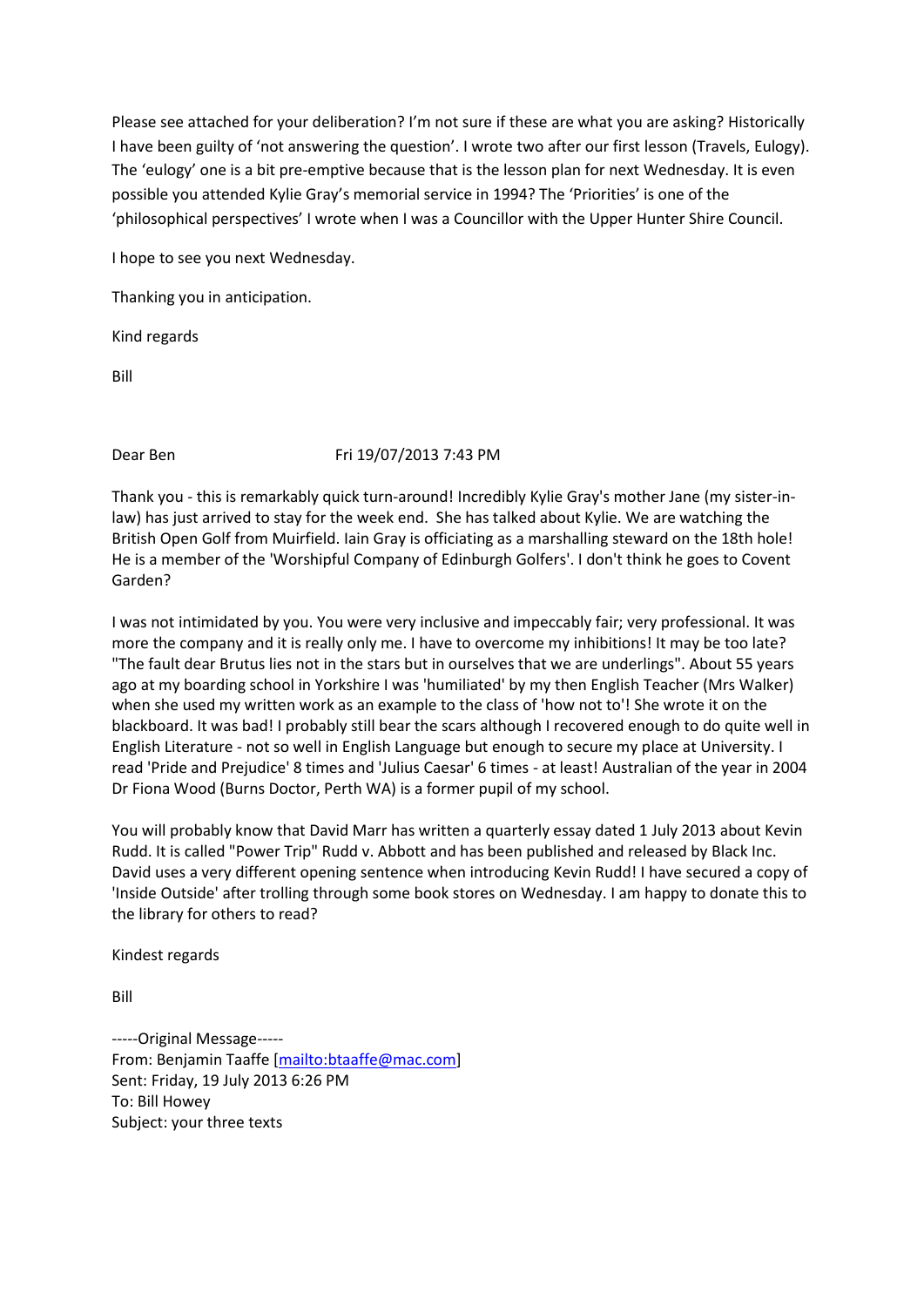'Eulogising in 1994' 'Travels without My Aunts' 'Priorities in Ethical Public Service'

Dear Bill,

Thank you so much for sending me your texts. I enjoyed them very much indeed and have put comments in the form of footnotes on each of them and as general remarks at the end of each.

As memoirs, these would be an admirable set for a collection of what you might call "Reflections." They are recounts of events and they mark your own engaging personality as you describe those events.

I'm attaching them here.

I'm sorry that you felt intimidated in class but I'm pleased you have been candid and let me know. I can't issue an imperative to relax but I can certainly say that, from my perspective, you have every reason to feel confident as a writer.

I look forward to next Wednesday.

Thanks, Ben

Good morning Ben Thu 25/07/2013 11:04 AM

Thank you for yesterday's very informative and sensitive session on eulogies. I am sorry I am not yet confident enough to place my work on general display?

Please see attached – one of which is recent and current and contains elements of eulogy? The other is a slightly customised version of one of my old philosophical pieces. The topic is current!

I will try to keep up with my homework. The trip home yesterday was almost six hours in total. It leaves me ample time for reading but less for writing which takes me more time. Travelling to Scone by City Rail via Newcastle is very cheap – and for the amateur psychologist provides abundant opportunity to study behaviour – and speech - of our fellow human species!

See you next week. I am working on and thinking about journeys.

Kind regards

Bill

Dear Bill, Thu 25/07/2013 8:26 PM 'Requiem for a lost Tribe'

This too is altogether engaging. I have made just a few suggestions in footnotes.

Thank you for sending it.

Sincerely, Ben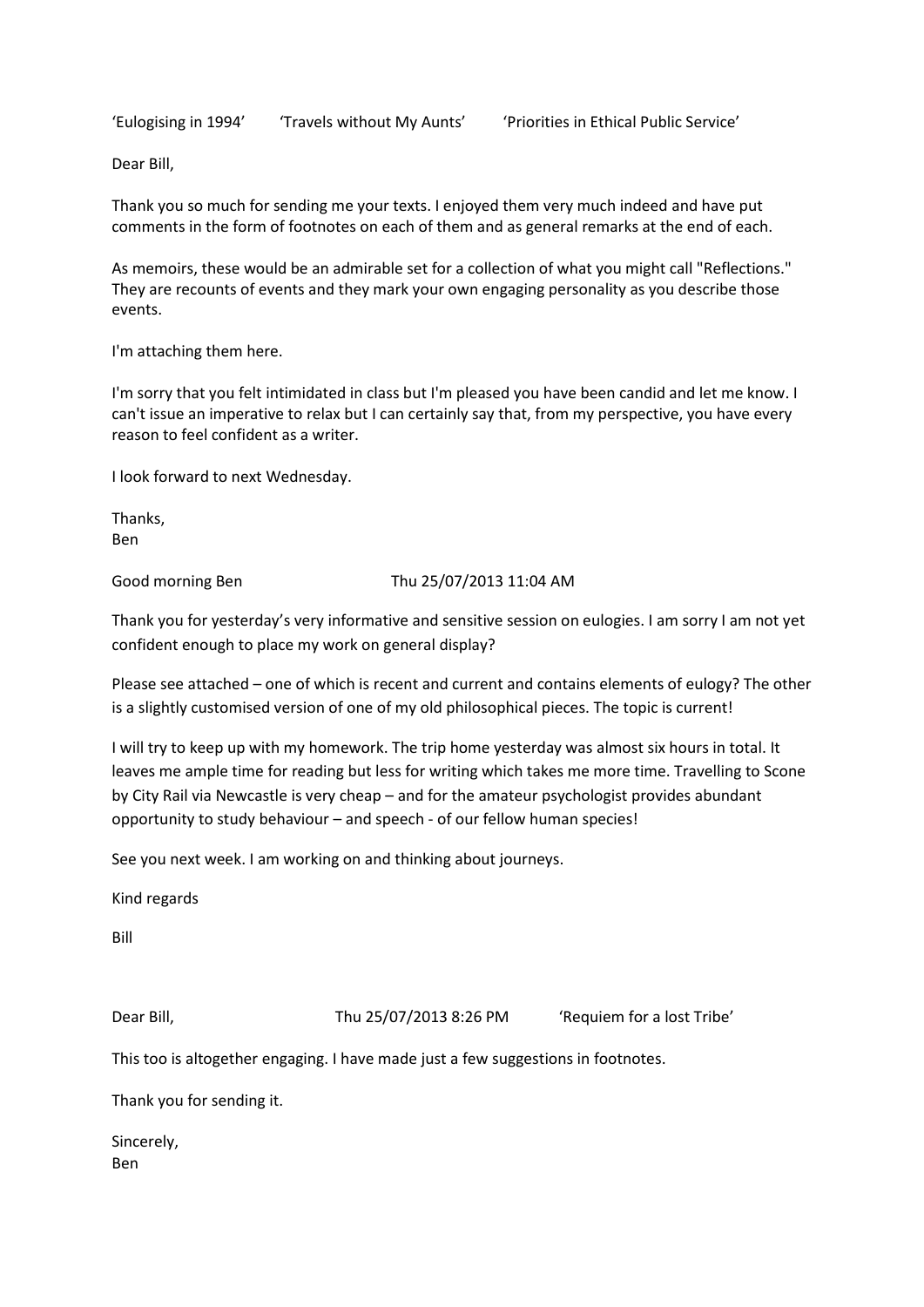Dear Bill, Thu 25/07/2013 8:16 PM The Trammels of Quotidian Life'

I read you on the page and I lose sight of the fact that I am supposed to be marking your work. You write beautifully. You match structure and style to the subject, and you have a wonderful sense of tone. I am drawn in as to a text I am reading.

I hope that you find a structure to accommodate texts such as this in an anthology of your writings.

My mother loved the word *quotidian*. She would use it with an ironic sigh when some news report struck her for its remarkable banality: "Well, dear, it brightens the quotidian scene." Your daily life, Bill, is anything but banal.

Thank you indeed.

It's attached.

Sincerely,

Ben

Dear Bill, Thu 25/07/2013 4:49 PM This Thing Can Be Done'

I'm home just for a little while and I do like to read work as soon as I receive it. I've read and commented on one of your texts and I attach it here. I'll read the others later this evening.

You have a vigorous personality in your writing. Memoirs are as flexible as memory itself. Have you considered a collection of reflections? This would fit well into that.

Good to know you are thinking about journeys.

Sincerely, Ben

Dear Bill, Thu 1/08/2013 8:36 PM 'The Voyage Out'

Thank you for this one. It is a very engrossing text, a striking journey.

You have a preference for the inverted commas. I find them a distraction, drawing attention to an expression which is invariably a routine piece of language.

It's attached.

Sincerely, Ben